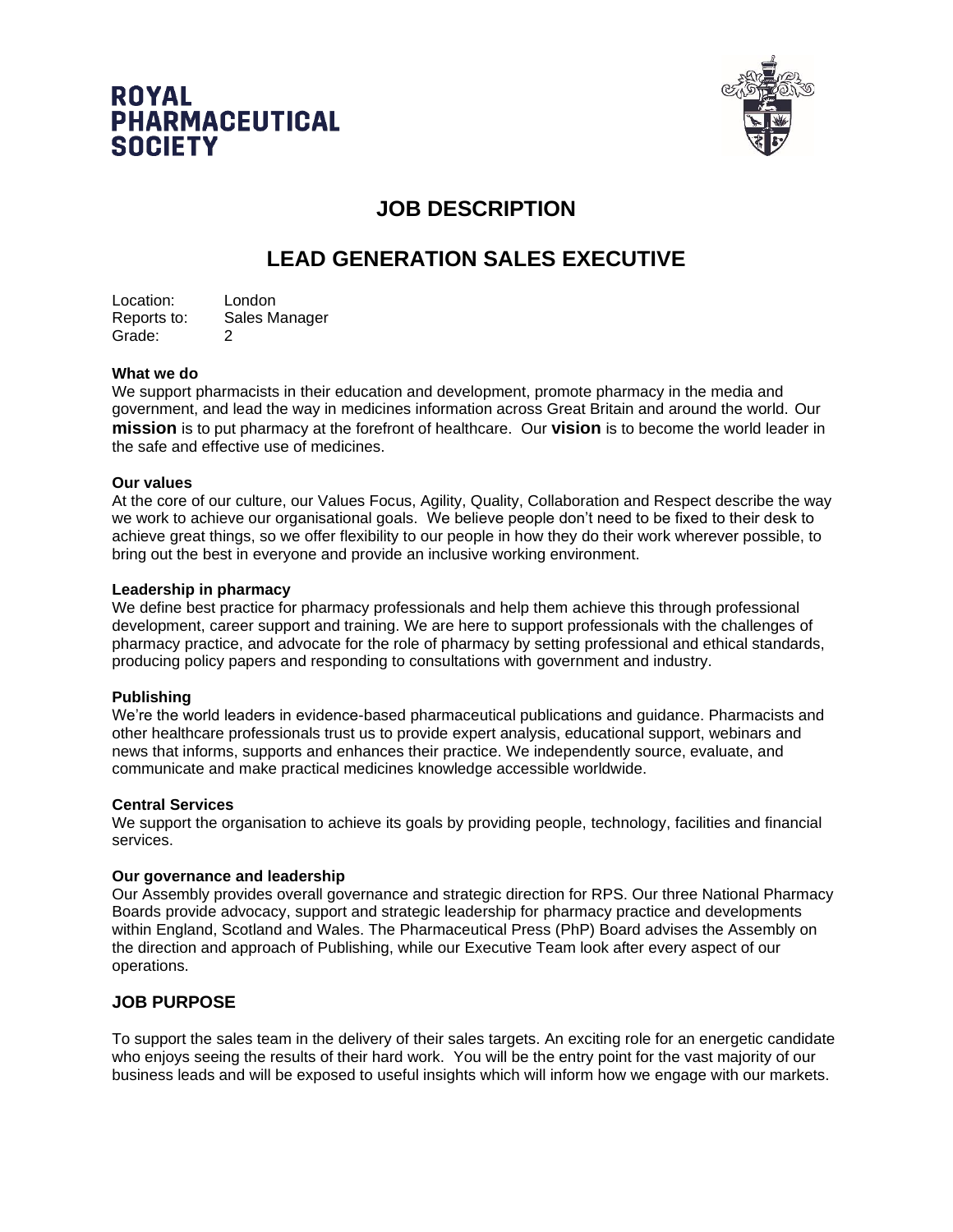# ROYAL **PHARMACEUTICAL SOCIETY**



# **MAIN ACCOUNTABILITIES**

### **Sales Administration**

- Your main day-to-day focus will be to support the sales team with all delegated tasks.
- You will work closely with the sales teams Account Managers in an administrative support capacity.
- You will make yourself available to the sales team to handle delegated tasks including (but not limited to) raising quotations, chasing sales quotations, ensuring CRM is 100% up-to-date, handling customer requests and providing reports on sales activity on request.
- You will work to understand the day-to-day flow of activity within the sales team and offer support
- You will work to understand the administrative burdens across the sales department and identify areas for improvement whilst also stepping up to assist.
- You will work to understand the needs of the customers and research the market and related products- providing all gathered intelligence back to the sales team and the sales manager

### **Lead Generation**

- Your other day-to-day focus will be the generation of qualified leads with focus on those territories most in need of support. You will prospect potential leads via the telephone or email.
- In this role you will be one of the major New Business drivers for the department. Identifying key decision makers and accounts and maximising opportunities for revenue growth via lead generation.
- Maximising Opportunities by using CRM (SalesForce) to manage your account activities including scheduling appointments and calls to develop lead flow
- As a first point-of-call person within the business you will be expected to gather marketing intelligence and feedback via the appropriate routes.
- You will deliver against core KPI Objectives which will be linked to calls, meetings and successfully converted leads
- You will support the sales team and their new business targets by socialising key market insight within the team.
- You will work closely with the Marketing team to exchange insight on sector trends and opportunities and support your marketing colleagues in the appropriate reporting such insights.
- Support the sale team by providing daily pipeline updates on your activity in their sector.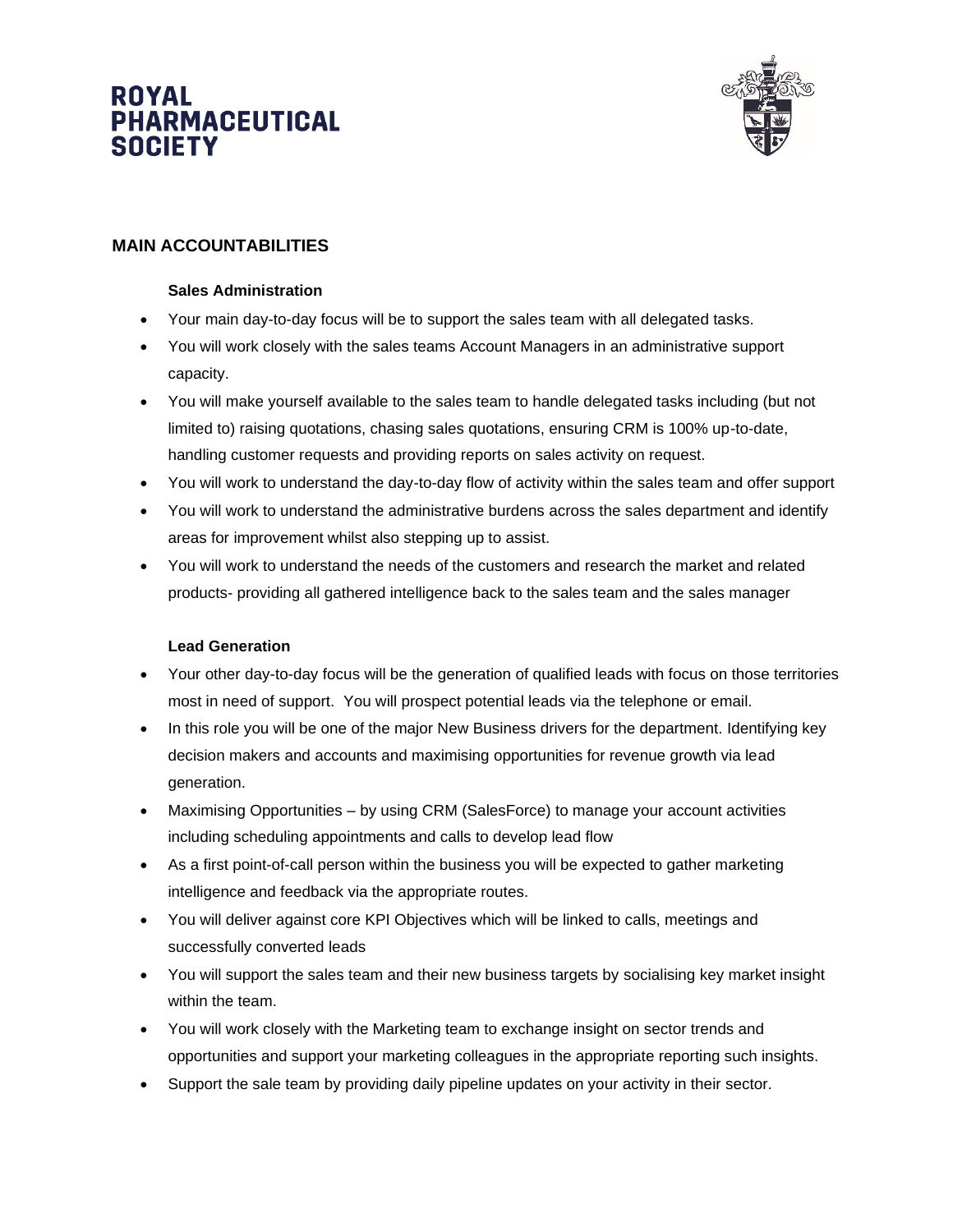# **ROYAL PHARMACEUTICAL SOCIETY**



- You will need to take a strong interest in the Sales Teams progress-against-target and apply your activities to where it is most needed. You will therefore be required to adapt your approach and be responsive to change.
- Keeping up to date with product information, market intelligence and sharing relevant insight around product and business development

**This list is a summary of the main accountabilities of this role and is not exhaustive. The role holder may be required to undertake other reasonable duties from time to time.**

## **SUCCESS MEASURES**

- Individual quarterly Lead targets
- Individual annual lead targets.
- KPIs against calls, emails, and meetings
- Conversion rates for leads into new sales
- Demonstrates high personal performance and commitment to team goals and standards
- Provides regular feedback to Sales Manager and head of Marketing
- Team core values being upheld throughout
- Conversion rates of digital trials into new sales.
- Demonstrates high performance and personal commitment to team goals and business strategy.
- Using CRM to a high standard real-time and accurate reporting on sales progress for all leads, enquiries, accounts, opportunities

## **KNOWLEDGE & SKILLS FOR THIS JOB**

- A Sales administration and Lead Generation background. You will possess and understanding of selling lead generation
- A comprehensive understanding of the day-to-day flow of activity within a typical sales team and the ability to step in and offer support
- SalesForce fluent
- You will be creative in coming up with strategies for delivering on Lead Generation KPIs
- A strong drive and desire for success and progression within a growing company.
- You will need a consultative approach to client relationships
- Good written and verbal communication skills.
- Attention to detail and analytical skills.
- Ability to work autonomously and as a key member of a small team.